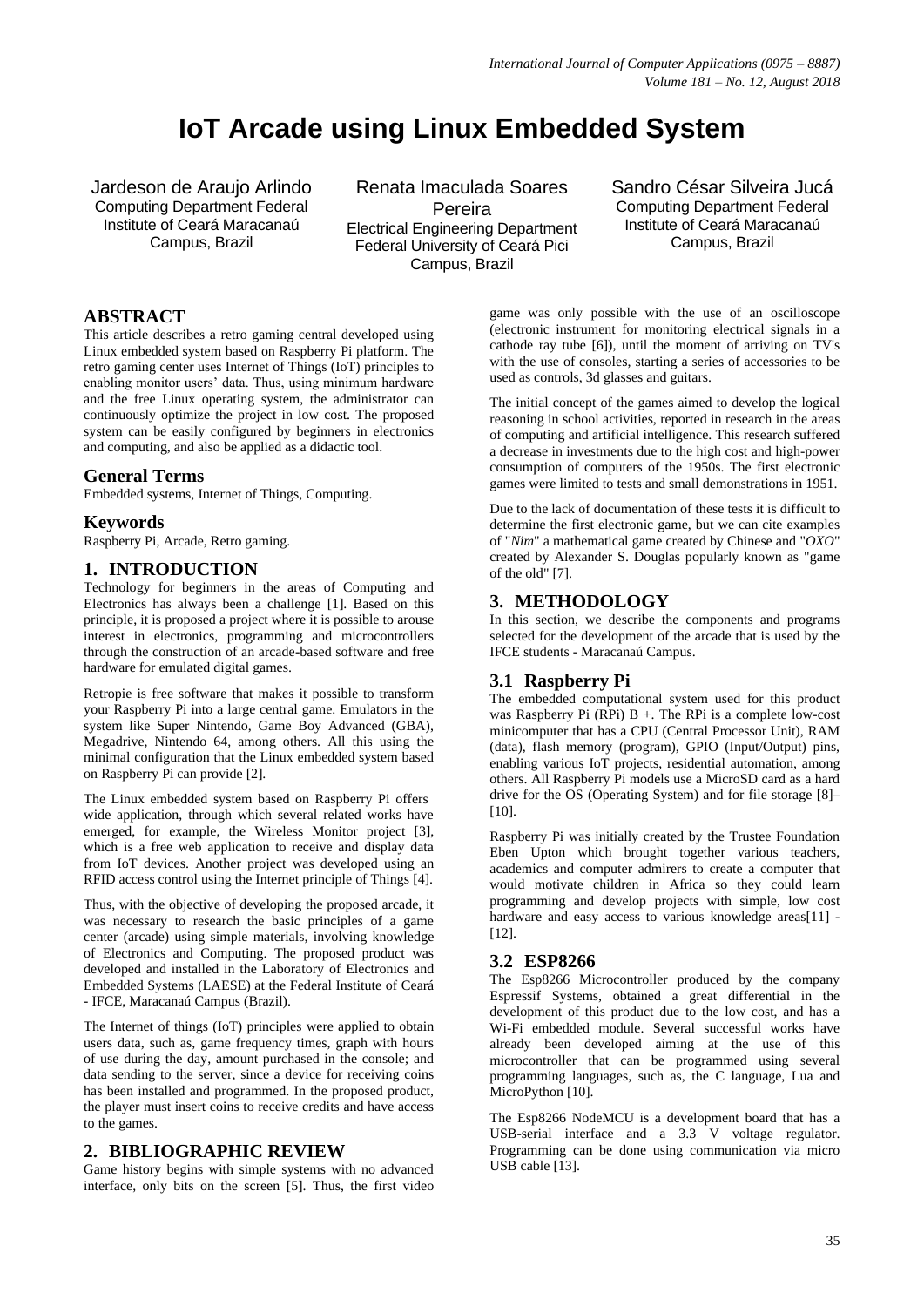# **3.3 Retropie**

Retropie is a free Linux-based software for Raspberry Pi that brings together several existing retro gaming projects in a single system, such as "Emulationstation" and "RetroArch", enabling the installation of several emulators, making it a lowcost easy-to-build console [2].

# **3.4 Construction Of The Structure**

In this step, a paper mold was developed and later used for shaping the arcade wooden structure (Figure 1).



**Fig 1: Construction of the wooden structure**

For the wooden structure design, sufficient size to aggregate two players comfortably and for placing the monitor, buttons and speakers were considered [14]. The initial version of the constructed and painted arcade can be seen on Figure 2.



**Fig 2: Initial version**

We can observe on Figure 3 the button connections for user handling and electronic components mounted inside the structure. For each player six buttons and one control lever connected to a "*Zero Delay*" USB decoder are required. All the components are gathered by the "*Zero Delay*" board and issued via USB to the RPi. The data are interpreted by the Retropie program. Without using the "*Zero Delay*" board, connecting each button to a RPi GPIO pin and programming is necessary.



**Fig 3: Control connections for one player**

# **3.5 Final Arcade Version**

According to Figure 4, which illustrates the proposed arcade product circuit, the Atx power source (1) feeds the entire circuit above (voltage 12 V). In this system, the user inserts the coin into the coin-banker (2), which is a device in which the user inserts a standard sized coin (25 cents, 50 cents and one real (Brazilian currency)). If the user inserts a valid coin, the system will successfully start the game. If the coin is not in the accepted pattern, the coin-banker will not return the invalid coin and the game will not start.

The coin-banker sends an electronic pulse to the relay (3) connected to the input button (5), which, when triggered, sends this data to the "*Zero Delay*" board (4), which gathers all the buttons and sends the information via USB to the RPi (8). When triggered, the relay also sends the information to the Esp8266 (9) microcontroller that uploads this information to a server in the cloud (10).



**Fig 4: General schematic of the developed system**

The signal that is received from the "*Zero Delay*" board is sent to the Raspberry Pi (8), to release the Controls (5) to the player. The entire system has audio speakers (6) and image (7) using a standard computer monitor. This arcade is also designed to work without paying. Thus, a button to add credits in the arcade without the need to insert coins was implemented. This function can be necessary for demonstration in schools or conferences, for example.

# **3.6 Internet Of Things**

The Internet of Things (IoT) concept was created in the early 2000s by Kevin Ashton. The concept was simple: if we had computers that could capture all kinds of data without human intervention, we would be able to track and monitor everything via sensors, greatly increasing efficiency [15] -[16].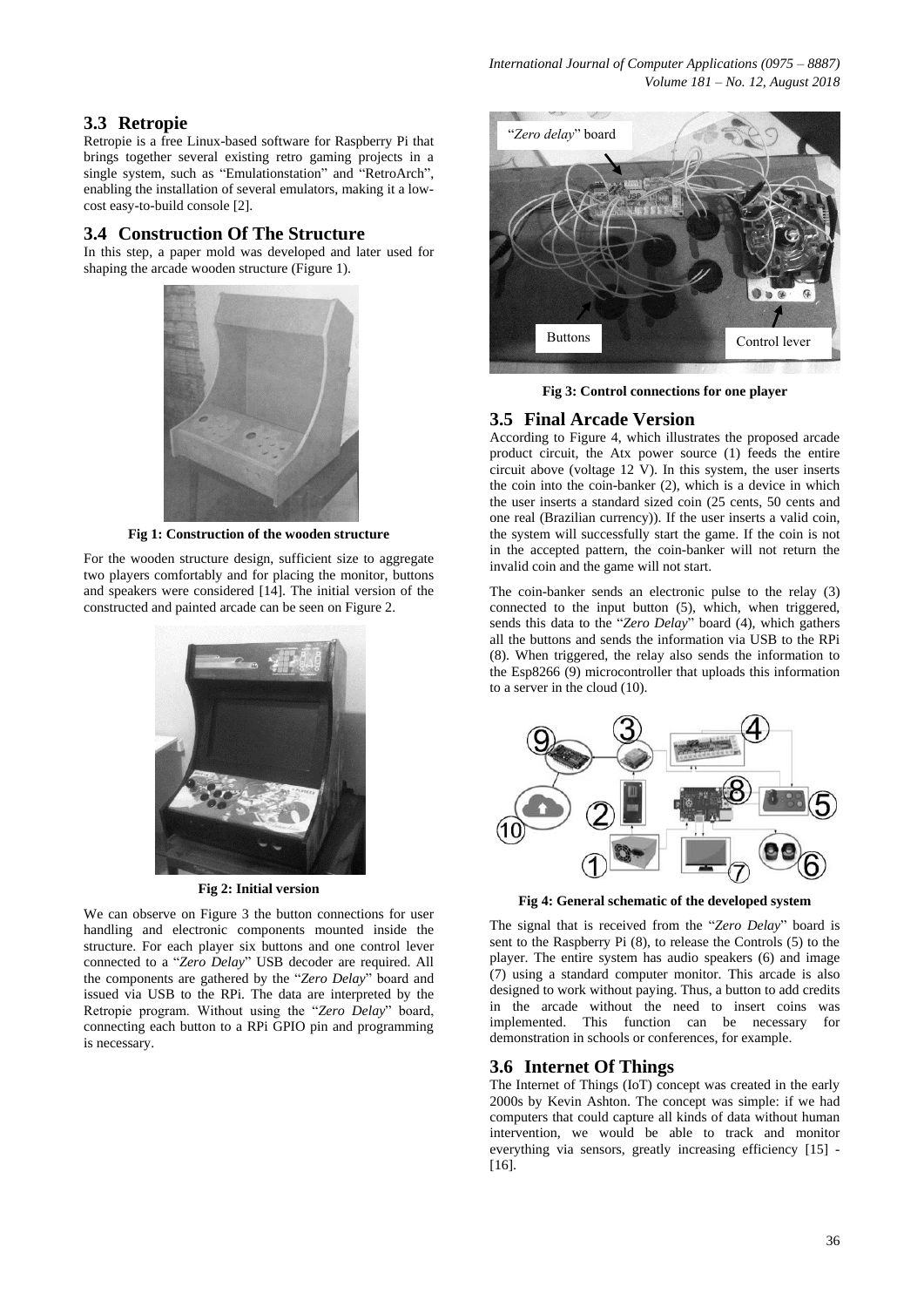The term IoT describes the large and ever-growing set of digital devices that operate between potentially global cloud networks. Among the applications are, for example, the capture of operational data from remote sensors on oil platforms, the collection of climate data and the control of intelligent thermostats [17].

In that sense, in the proposed retro gaming arcade, Esp8266 IoT module is used to account the coins inserted in the arcade and to send those data to a database in the cloud, thus constituting an example of an IoT application.

# **4. RESULTS**

The final product with monitor, speakers, control buttons, coin-banker, Raspberry Pi and IoT microcontroller Esp8266 can be seen on Figure 5.



**Fig 5: Final version of the retro gaming arcade developed**

The Esp8266 receives the data obtained from the coins inserted in the arcade and sends them via embedded Wi-Fi module to the database that can be viewed by the PHPMyAdmin interface shown in Figure 6.

|  |  | # Nome Tipo Agrupamento (Collation) Atributos Nulo Predefinido |  |  |
|--|--|----------------------------------------------------------------|--|--|
|  |  |                                                                |  |  |

|  |                              |          | Não None |
|--|------------------------------|----------|----------|
|  | 2 Data date                  | Não None |          |
|  | $\Box$ 3 <b>Hora</b> time    | Não None |          |
|  | $\Box$ 4 <b>Moedas</b> float | Não None |          |

### **Fig 6: Database interface PHPMyAdmin**

The graph of the Real (R\$) data obtained during the use of the arcade and time is collected and displayed on a Web page (Figure 7), using Google Charts (Google Graphs API) as monitoring. In this screen, the number of coins and the acquisition time are displayed, allowing the monitoring of any place.



#### **Fig 7: Online monitoring of coins obtained while using the arcade**

Figure 8 shows a graph of the estimated total cost of the product developed with Raspberry Pi in relation to a computer and an Arcade system of 1980. Four Real (R\$) is equal to one Dollar (US\$) using quotation from July 2018.



**Fig 8: Comparison of total estimated cost between the product developed and commercial products**

# **5. FINAL CONSIDERATIONS**

During the development of this product, it was possible to observe that the practical implementation obtained satisfactory results. o Raspberry Pi has enough processing hardware to run the games. It was also verified that the developed system interface is totally friendly and intuitive for the end user. As a learning tool, it is possible to arouse interest in embedded systems, using a simple hardware and software system.

The possibility of adding Internet in an equipment as a form of monitoring is a factor of great importance for innovation projects, since the products can be monitored from anywhere, which also allows verification of use and data collection for modifications and optimizations of the system, characterizing an Internet of Things concept.

For future projects, it is interesting to use only one embedded system like Raspberry Pi 3, which can replace Raspberry Pi B+ (game image processing) and Esp8266 (sends data to the Cloud). Raspberry Pi B+ has insufficient processing capacity, causing system slowness and game crashing.

By default, any Raspberry Pi enters standby mode after some minutes of inactivity, to reduce power consumption. By adding proximity infrared sensors, it is possible to detect if players are close to the arcade, thus allowing more efficient control of the power consumption.